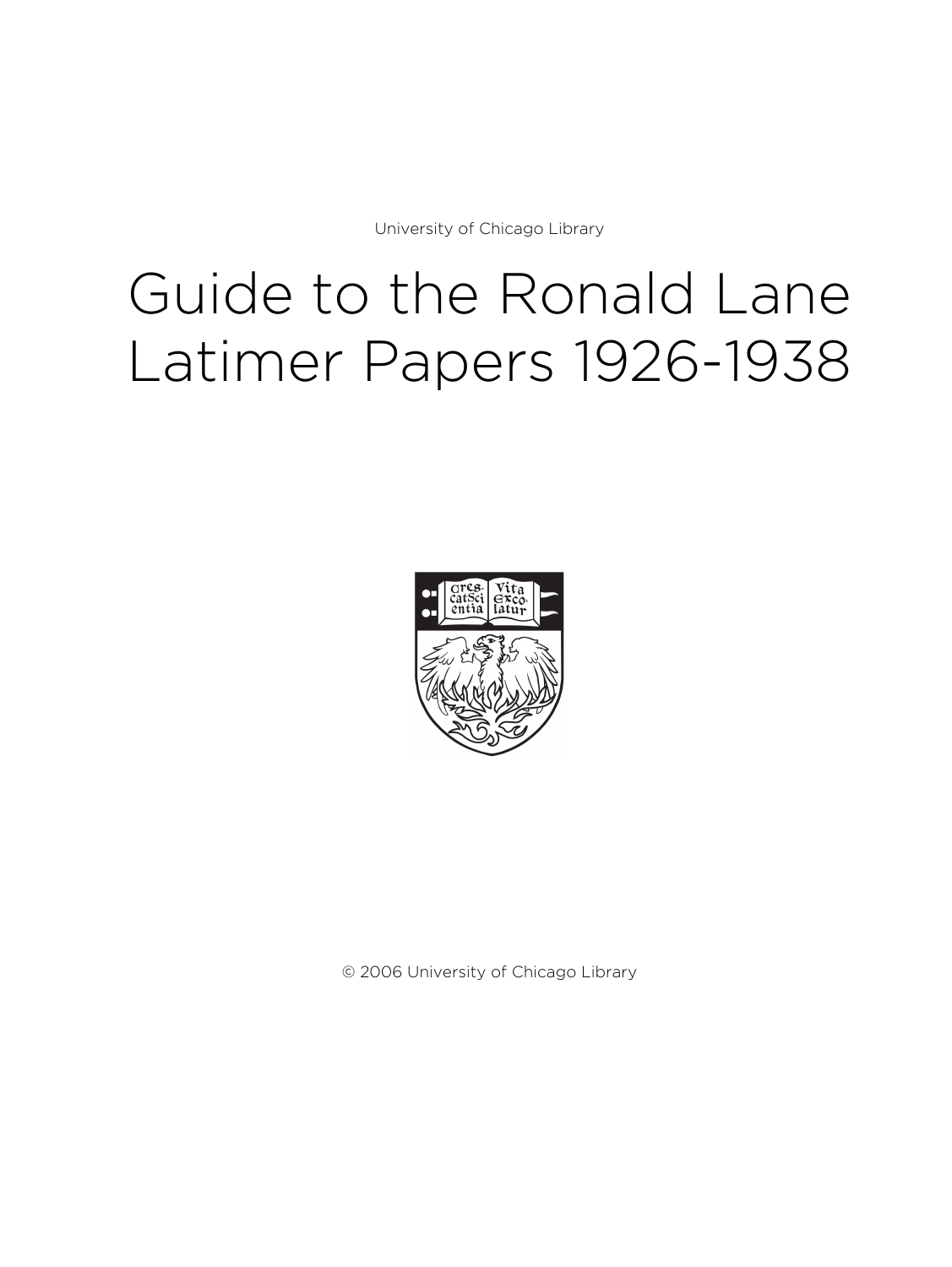# **Table of Contents**

| Descriptive Summary                            | 3  |
|------------------------------------------------|----|
| Information on Use                             | 3  |
| Access                                         | 3  |
| Citation                                       | 3  |
| <b>Biographical Note</b>                       | 3  |
| Scope Note                                     | 3  |
| <b>Related Resources</b>                       | 4  |
| Subject Headings                               | 4  |
| <b>INVENTORY</b>                               | 5  |
| Series I: Correspondence General               | 5  |
| Series II: John Peale Bishop                   |    |
| Series III: R.P. Blackmur                      | 8  |
| Series IV: Erskine Caldwell                    | 8  |
| Series V: S. Foster Damon                      | 8  |
| Series VI: Correspondence- John Gould Fletcher | 8  |
| Series VII: Correspondence- James Laughlin     | 9  |
| Series VIII: Archibald McLeish                 | 9  |
| Series IX: Willard Maas                        | 10 |
| Series X: Marianne Moore                       | 11 |
| Series II: Ezra Pound                          | 11 |
| Series XII: Wallace Stevens                    | 12 |
| Series XIII: Allen Tate                        | 14 |
| Series XIV: Robert Penn Warren                 | 15 |
| Series XV: William Carlos Williams             | 15 |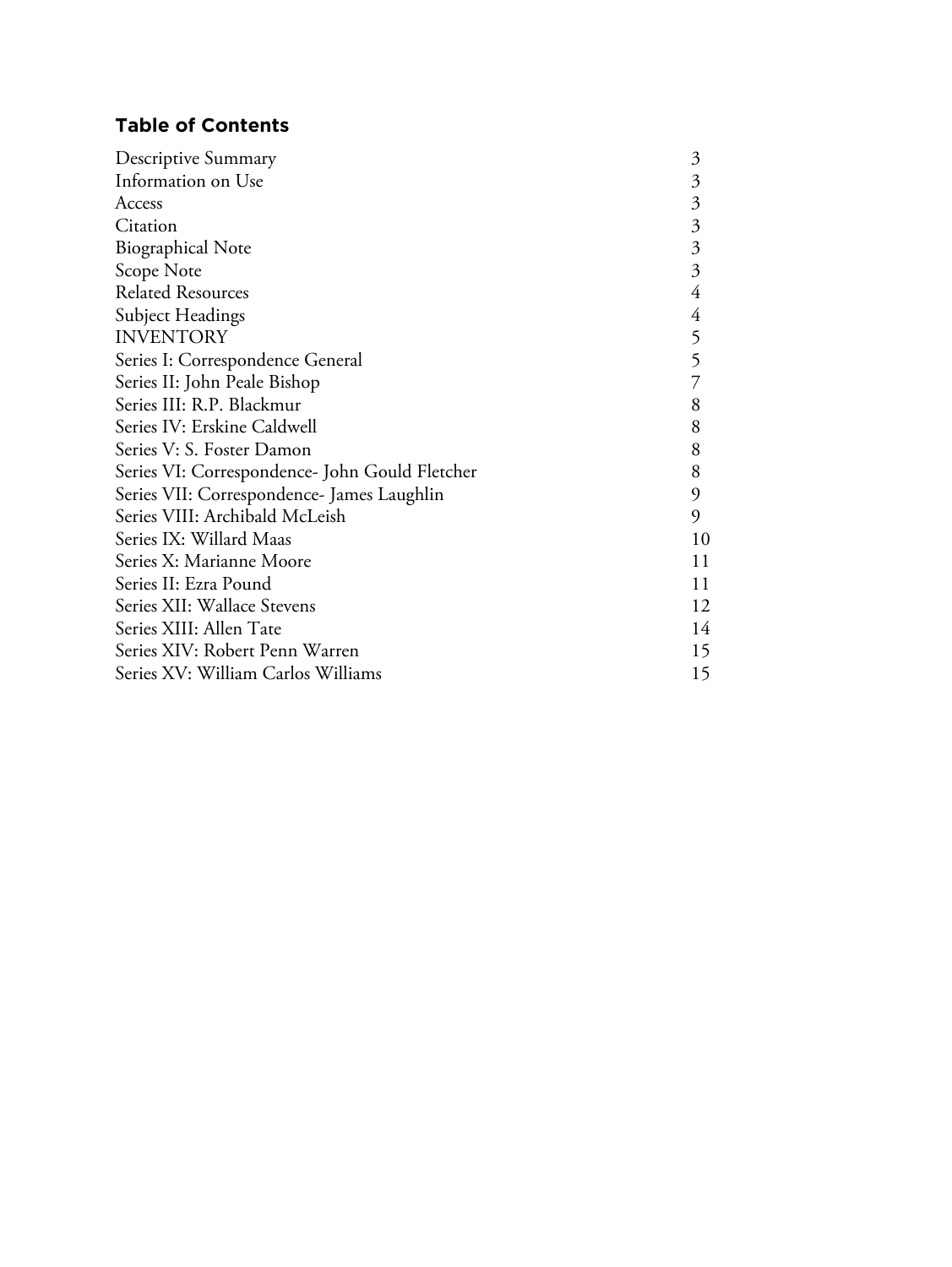# **Descriptive Summary**

| <b>Identifier</b> | <b>ICU.SPCL.LATIMER</b>                                                                                                                                                                                                                                                                                                             |
|-------------------|-------------------------------------------------------------------------------------------------------------------------------------------------------------------------------------------------------------------------------------------------------------------------------------------------------------------------------------|
| <b>Title</b>      | Latimer, Ronald Lane. Papers                                                                                                                                                                                                                                                                                                        |
| Date              | 1926-1938                                                                                                                                                                                                                                                                                                                           |
| <b>Size</b>       | $0.25$ linear feet $(1 \text{ box})$                                                                                                                                                                                                                                                                                                |
| <b>Repository</b> | Special Collections Research Center<br>University of Chicago Library<br>1100 East 57th Street<br>Chicago, Illinois 60637 U.S.A.                                                                                                                                                                                                     |
| <b>Abstract</b>   | Ronald Lane Latimer, editor and publisher of modern poetry. The papers<br>contain correspondence from authors including: EE. Cummings, Ford<br>Madox Ford, John Peale Bishop, Erskine Caldwell, Archibald MacLeish,<br>Marianne Moore, Ezra Pound, Robert Penn Warren, William Carlos<br>Williams and particularly Wallace Stevens. |

# **Information on Use**

# **Access**

No restrictions.

# **Citation**

When quoting material from this collection, the preferred citation is: Latimer, Ronald Lane. Papers, [Box #, Folder #], Special Collections Research Center, University of Chicago Library

# **Biographical Note**

Ronald Lane Latimer was an editor and publisher of modern poetry known particularly for his signed, limited editions of contemporary American poets under "The Alcestis Press" imprint. The Alcestis Press of New York was a publishing venture which in 1935 and 1936 issued several volumes of modern poetry beautifully printed on rag paper, some of them bound in parchment and boxed. Latimer backed the press as an experiment in fine printing while he was editor of Alcestis, a poetry quarterly which existed briefly from October, 1934, until July, 1935. He had edited two other periodicals under the name James G. Leippert: The New Broom and Morningside (January-April, The1932) and The Lion and Crown (Fall, 1932-Winter 1933?).

# **Scope Note**

The collections contains correspondence from authors including e.e. cummings, Ford Madox Ford, John Peale Bishop, Erskine Caldwell, Archibald MacLeish, Marianne Moore, Ezra Pound, Robert Penn Warren, William Carlos Williams and Wallace Stevens.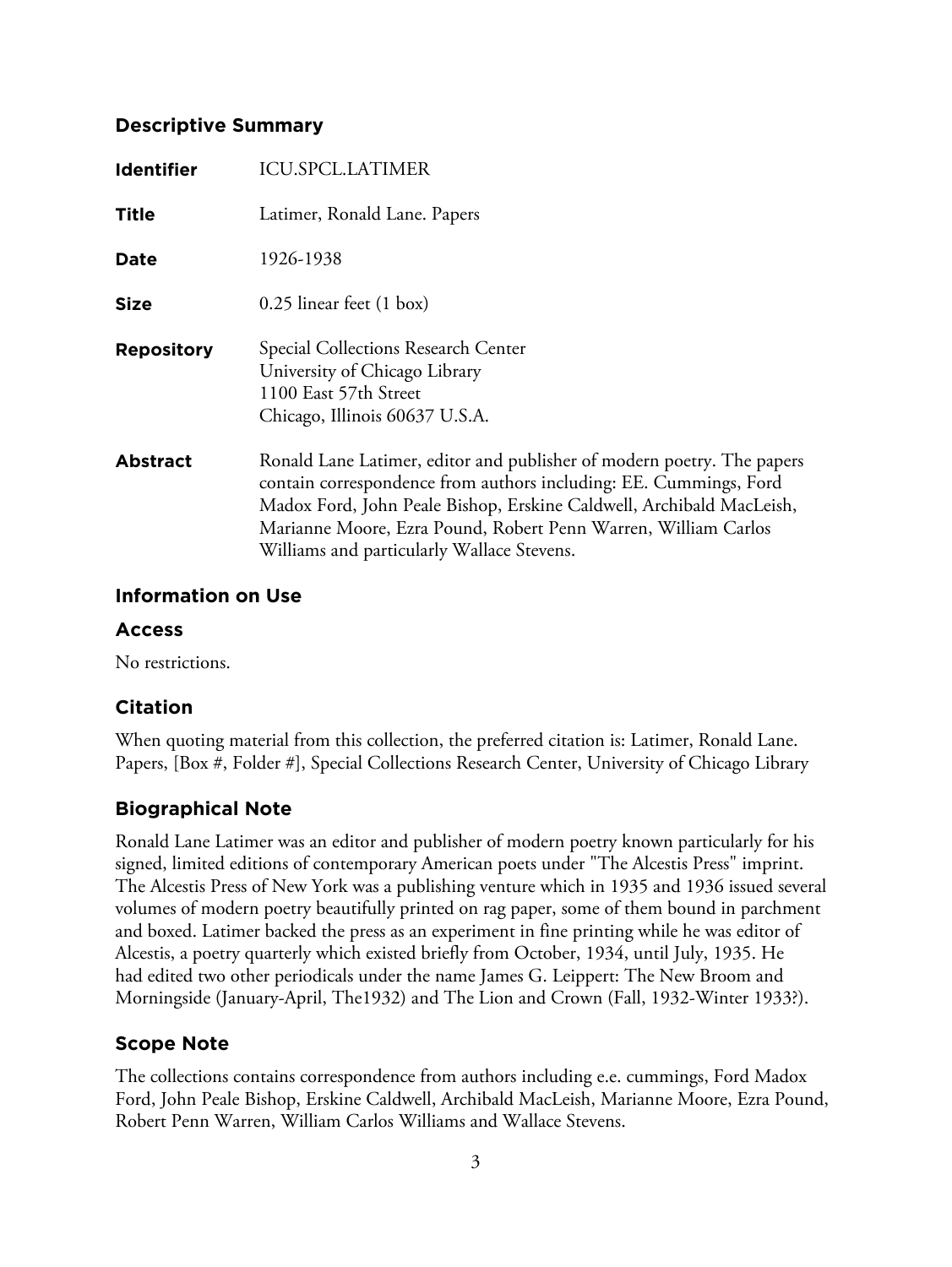Most notable among the manuscripts are the letters of the poet, Wallace Stevens, which date from the period when Latimer was publishing the Alcestis editions of his and other American poets' works. Their correspondence was mainly concerned with the problems of the writing and publishing of Ideas of Order and Owl's Clover. Although Stevens did not mean for his letters to be considered anything more than just that, any student of his poetry will find them illuminating and helpful when read in conjunction with the poems themselves. The content of the Stevens' letters is poetic criticism of a natural and spontaneous kind.

Series I: General Correspondence

Series II: John Peale Bishop

Series III: R.P. Blackmur

Series IV: Erskine Caldwell

Series V: S. Foster Damon

Series VI: John Gould Fletcher

Series VII: James Laughlin

Series VIII: Archibald Macleish

Series IX: Willard Maas

Series X: Marianne Moore

Series XI: Ezra Pound

Series XII: Wallace Stevens

Series XIII: Allen Tate

Series XIV: Robert Penn Warren

Series XV: William Carlos Williams

# **Related Resources**

The following related resources are located in the Department of Special Collections:

http://www.lib.uchicago.edu/e/spcl/select.html

# **Subject Headings**

• Latimer, Ronald Lane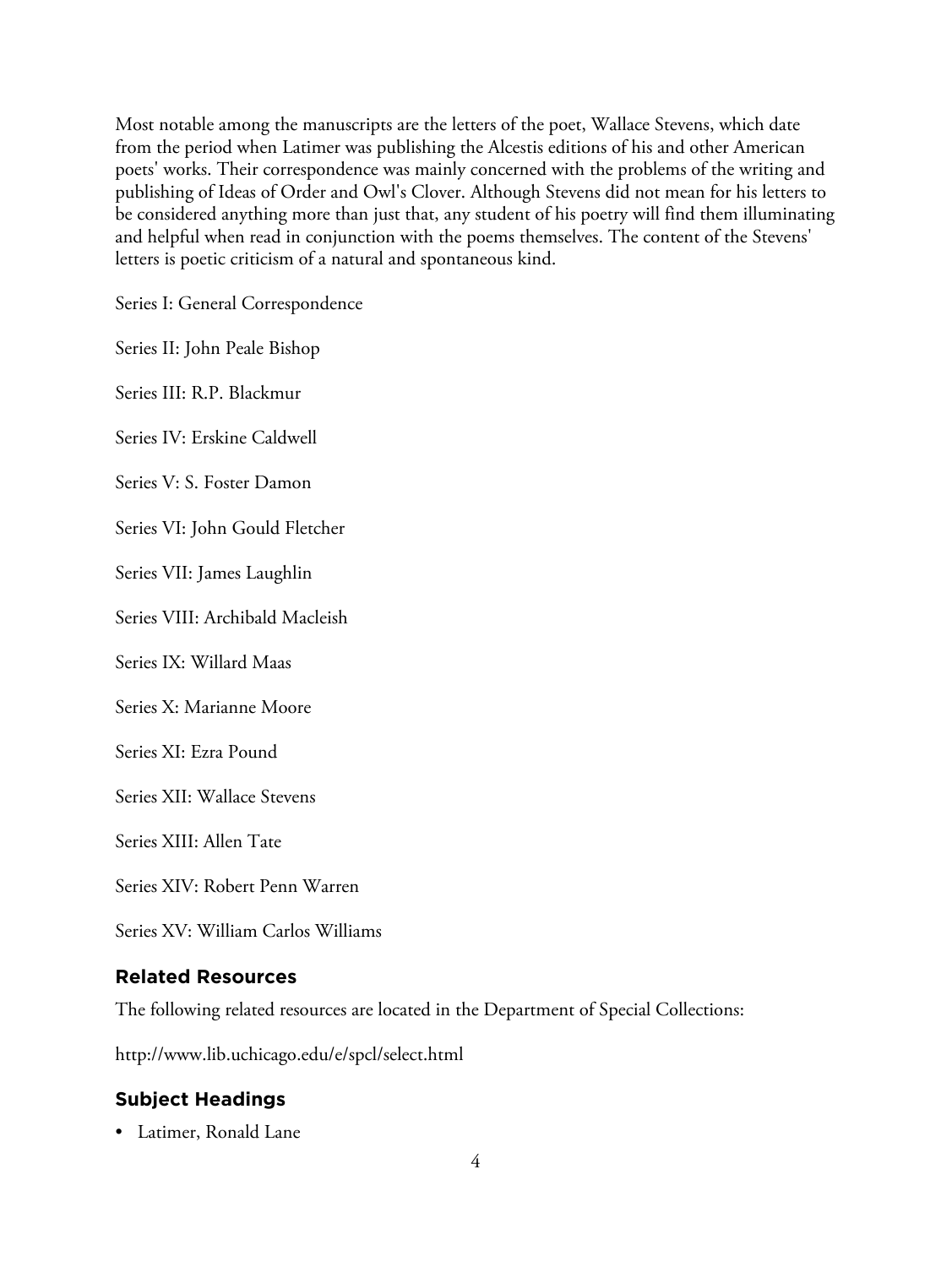- Stevens, Wallace, 1879-1955
- Poets

#### **INVENTORY**

#### **Series I: Correspondence General**

#### **Box 1**

**Folder 1**

A-C

- Adams, Leonie, April 9, 1933, TLS, 1p
- Aiken, Conrad , July 27, 1932 , TLS, 1p
- Aldington, H.D., May 14 , ALS, 2pp
- Anderson, Sherwood, April 15, 1938, TLS, 1p
- Benet, William Rose to Miss Lane, October 31, 1936 ,TLS, 1p
- Benet, William Rose to WRB, November 27, 1936, TLC, 1p
- Bogan, Louise, March 16, 1936, TLS, 1p
- Bogan, Louise, May 5, 1936, ALS, 1p
- Bogan, Louise, September 18, 1936 undated, TLS, 1p
- Bottrall, Ronald, May 27, 1934, ALS. 2pp
- Bunting, Basil, July 17, 1932, TLS, 2pp
- Bunting, Basil, September, 1932, TLS, 2pp
- Bunting, Basil, September 26, 1932, TLS, 3pp
- Bunting, Basil, October 30, 1932, TLS, 8pp
- Bunting, Basil, January 4, 1933, TLS, 2pp
- Bynner, Witter, June 11, 1933, TLS, 1p
- Cabell, James Branch, September 29, 1928, TLS, 1p
- Cowley, Malcolm, June 3, 1935, TLS, 1p
- TLS from E. E. Cummings, May 24, 1935 1p., attached
- Cummings, E.E., ANS, 1p

#### **Box 1**

**Folder 2**

D-L

- Douglas, Alfred, December 18, 1934, ALS, 2pp
- Denney, Reuel, January 25, 1938, ALS, 2pp
- Denney, Reuel, January 6, 1937, TLS, 2pp
- De la Mare, Walter, April 8, 1931, TLS, 1p
- De la Mare, Walter, October 9, 1933, TLS, 1p
- Davidson, Donald, November 19, 1934, ALS, 1p
- Deutsch, Babette, May 25, 1936, TLS, 1p
- Dowson ?, Ernest to "Smithers", November 11, 1897, ALS, 2pp
- Eliot, T.S., December 17, 1936, TLS, 1p
- Eliot, T.S., May 27, 1938, TLS, 1p
- Ford, Ford Madox, September 24, 1934, ALS, 1p
- Horton, Philip, July 16, 1938, TLS, 2pp
- LaFarge, Oliver, June 13, 1930, ALS, 1p

**Box 1**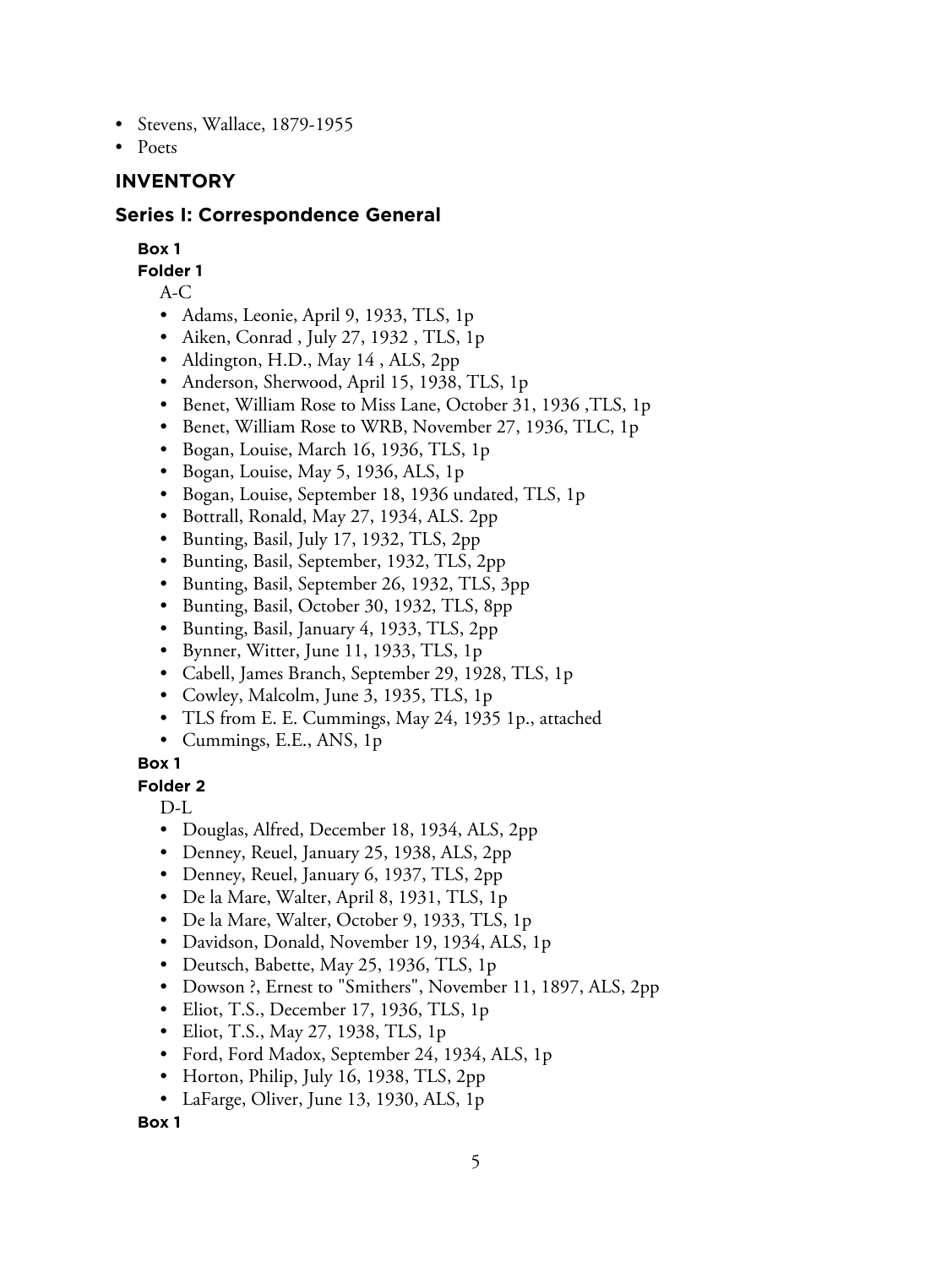#### **Folder 3**

- M
- McAlmon, Robert, June 1, 1936,TLS, 1p
- MacLeod, Joseph n.d., ALS, 1p
- Maxwell, Gilbert, August 15, 1934,ALS, 1p
- Moore, Merrill, July 16, 1934,TLS, 3pp
- Moore, Merrill, August 1, 1934, TLS, 4pp
- Moore, Merrill, September 1, 1934, TLS, 3pp
- Moore, Merrill, October 4, 1934,TLS, 1p
- Moore, Merrill, October 20, 1934,TLS, 2pp
- Moore, Merrill, February 6, 1935, ALS, 2pp
- Morang, Alfred G., October 18, 1932, TLS, 1p
- Morang, Alfred G., November 17, 1932, TLS, 1p
- Morang, Alfred G., December 12, 1932, TLS, 1p
- Morang, Alfred G., December 20, 1932, TLS, 1p
- Morang, Alfred G., December 24, 1932, TLS, 1p
- Morang, Alfred G., December 25, 1932, TLS, 1p
- Morang, Alfred G., December 28, 1932, TLS, 1p
- Morang, Alfred G., January 1, 1933, TLS, 1p
- Morang, Alfred G., January 31, 1933, TLS, 1p
- Morang, Alfred G., February 12, 1933, TLS, 1p
- Morang, Alfred G., March 23, 1933, TLS, 1p
- More, Paul E., June 30, 1932, ALS, 1p

#### **Box 1**

#### **Folder 4**

N-R

- Nathan, Robert, all addressed to Mr. Leippert, so dated circa 1932-33
- Nathan, Robert, n.d., ALS, 1p
- Nathan, Robert, n.d., ALS, 1p
- Nathan, Robert, n.d., ALS, 1p
- Nathan, Robert, n.d., ALS, 1p
- Prokosch, Frederic, June 2, 1936, ALS, 2pp
- Putnam, Phelps, June 6, 1933, ALS, 2pp
- Putnam, Phelps, February 19, 1935, AL, 1p
- Putnam, Phelps, September 8, 1936, AL, 1p
- Read, Herbert, June 6, 1934, TLS, 1p, poem, "In Between Times" T 1p
- Roberts, Elizabeth Madox, October 2, 1927, ALS, 1p
- Roberts, Elizabeth Madox, February 18, 1933, TLS, 1p
- Roberts, Elizabeth Madox, March 14, 1933, TLS, 1p
- Rogers, Bruce, September 12, 1927, ALS, 1p
- Rogers, Bruce, June 20, 1930, ALS, 2pp
- Rothenstein, William, envelope attached, November 28, 1934, TLS, 1p
- Stuart, Jesse, October 24, 1934, TLS, 1p
- Stuart, Jesse, November 27, 1934 receipt, S, 1p
- Stuart, Jesse, November 27, 1934, ANS, 1p

**Box 1**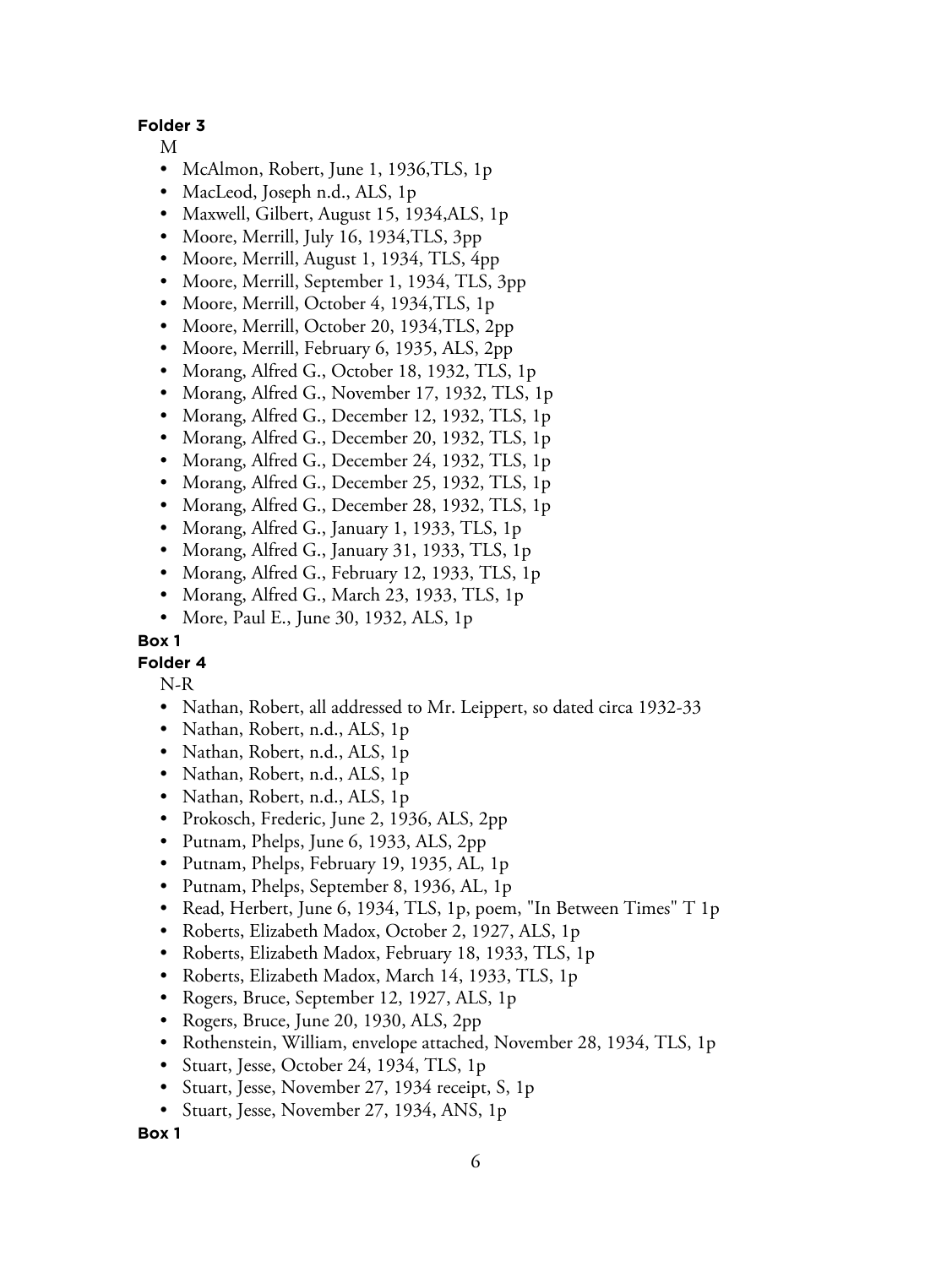#### **Folder 5**

U-Z

- Updike, D. B., July 8, 1929, ALS, 1p
- Van Doren, Mark, January 20, 1936, TLS, 1p
- Van Doren, Mark, March 2, 1936, AL, 1p
- Villa, Jose Garcia, April 24, 1933, ALS, 2pp
- Walton, Eda Lou, August 27, 1937, TLS, 2pp
- Walton, Eda Lou, January 14, 1938, TLS, 1p
- Warde, Frederic, May 12, 1931, TLS, 1p
- Wheelwright, John to Willard Maas, April 6, 1936, TLS, 2pp
- Wheelwright, John to Willard Maas, June 18, 1936, TLS, 1p
- Wheelwright, John to Willard Maas, May 26, 1937, ALS, 1p
- Wheelwright, John to Willard Maas, October 20, 1937, ANS, 1p
- Whelan, Kenneth E., September 5, 1934, ANS, 1p
- Wofe, Humbert, May 1, 1928, TLS, 1p
- Zuloaga, Ignacio, March 28, 1926, ALS, 1p

## **Series II: John Peale Bishop**

# **Box 1**

#### **Folder 6**

- 1933, June 26, ALS, 2pp, to Mr. Jay
- 1934, February 7, ALS, 2pp
- 1934, March 6, ALS, 1<sub>p</sub>
- 1934, March 27, ALS, 1<sub>p</sub>
- 1934, December 3, ALS, 1p
- 1935, January 10, TLS, 1p
- 1935, February 15, TLS, 1p
- 1935, March 13, TLS, 1p
- 1935, March "34", TLS, 2pp
- 1935, September 5 AL 3pp, part of last page missing
- 1935, Fall, TLS, 1p
- 1935, October 8, ALS, 2pp
- 1935, October 25, ALS, 2pp
- 1935, November 6, TLS, 1p
- 1935, December 6, ALS, 1p
- 1935, December 30, ALS, 3pp
- 1936, March 6, TLS, 1p
- 1936, December 10, TLS, 1p
- 1937, February 2, TLS, 1p
- 1937, April 21, TLS, 1p
- 1937, TLS, 1p, fragment
- Poem, "Metamorphosis," TS, 2pp
- Poem, "Trinity of Crime," TLS, 1p
- Poem, "A Sonnet," TS, 1p
- Poem, "Hecuba's Rage," TS, 1p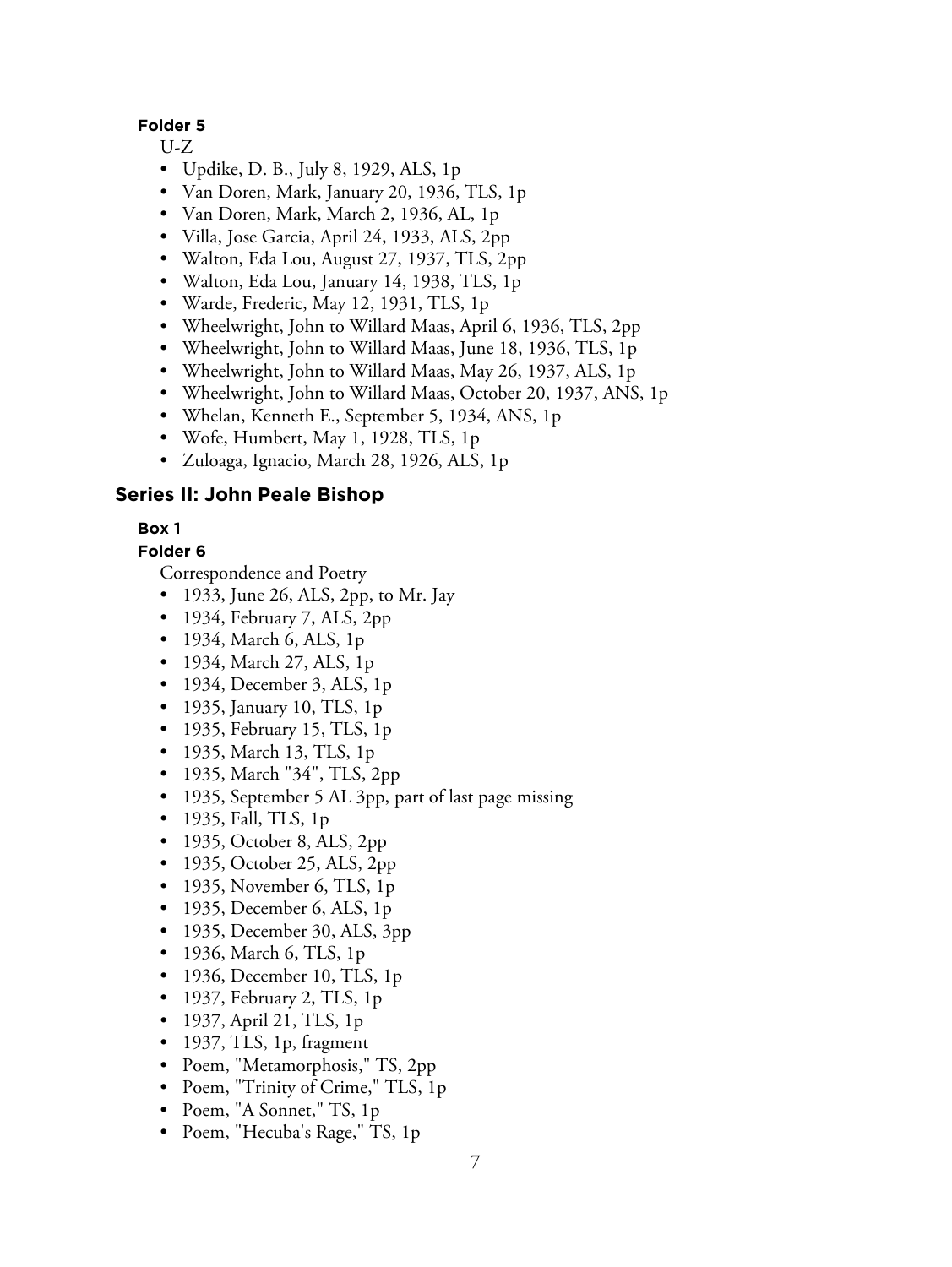# **Series III: R.P. Blackmur**

**Box 1**

**Folder 7**

Correspondence and Poetry

- 1934, July 23, TLS, 1p
- 1934, September 7 to "XX", TLS, 1p
- 1934, October 12, TLS, 1p
- 1936, March 3, TLS, 1p
- 1936, March 19, ALS, 2pp
- Poem, "The Witnessing Eye," TS 1p

#### **Series IV: Erskine Caldwell**

#### **Box 1**

#### **Folder 8**

Correspondence

- 1932, September 16, TLS, 1p
- 1932, September 22, TLS, 1p
- 1932, October 8, TLS, 1p
- 1932, October 15, TLS, 1p
- 1932, October 30, TLS, 1p
- 1932, November 15, TLS, 2pp
- 1932, December 4, TLS, 1p
- 1932, December 15, TLS, 1p
- 1932, December 31, TLS, 1p

# **Series V: S. Foster Damon**

#### **Box 1**

#### **Folder 9**

Correspondence

- 1934, July 13, TLS, 1p
- 1934, November 1, ALS, 1p
- 1934, November 5, TLS, 1p
- 1935, August 29, ALS, 3pp
- 1935, September 20, TLS, 1p
- 1935, September 25, TLS, 1p
- 1935, October 9, TLS, 1p
- 1935, November 20, TLS, 1p
- 1935, November 28, TLS, 1p
- 1936, January 24, TLS, 1p
- 1936, July 20, TLS, 1p

# **Series VI: Correspondence- John Gould Fletcher**

# **Box 1 Folder 10** Correspondence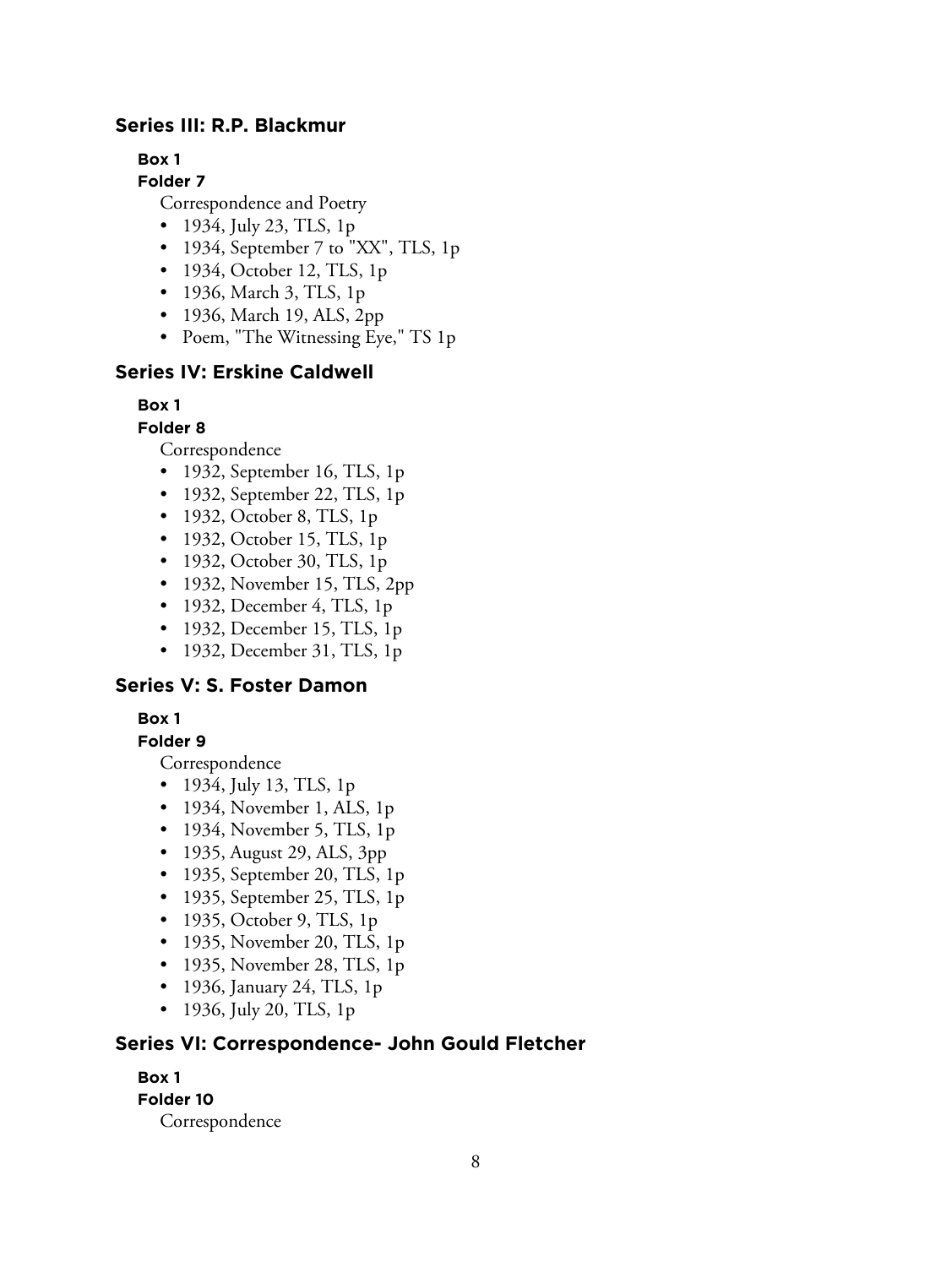- 1935, January 17, ALS, 1p
- 1935, December 1, ALS, 2pp
- 1936, February 5, ALS, 5pp
- 1936, March 5, ALS, 3pp
- 1936, April 9, ALS, 1p
- 1936, April 11, ALS, 1p

# **Series VII: Correspondence- James Laughlin**

## **Box 1**

**Folder 11**

Correspondence and Poetry

- 1932, May 5, TLS, 1p
- 1932, June 11, TLS, 1p
- 1936, August 5, TLS, 1p
- 1936, September 2, TLS, 1p
- 1936, September 27, TLS, 1p
- 1936, October 14, TLS, 1p
- 1936, November 17, TLS, 1p
- 1936, December 25, TLS, 1p
- 1936 "Thursday", TLS, 1p
- 1937, February 2, ALS, 2pp
- 1937, February 23 TNS 1p
- 1937, March 8, 1937, ALS, 1p
- 1937, April 17, TLS, 1p
- 1937, April 22, TLS, 1p
- 1937, October 13, TLS, 1p
- 1937, October 19, TLS, 1p
- 1937, November 18, TLS, 1p
- 1938, January 16 1938, TLS, 1p
- 1938, January 20, TLS, 1p
- 1938, January 24, TLS, 1p
- 1938, February 16, TLS, 1p
- 1938, March 6, TLS, 1p
- 1938, ALDf, Latimer to J.L., on verso (1p.)
- 1938, March 18, TLS, 1p
- 1938, October 9 TNS 1p
- Poem, "Autumn Hymn," T, 1p
- Poem, "Exhortation to my brothers," T and A, 1p
- Poem, another version of above p, T, 1P
- Poem, "Battle Hymn," T, 1p
- Poem, "New Year's Greetings from Merrymount Press," 1928

# **Series VIII: Archibald McLeish**

## **Box 1**

## **Folder 12**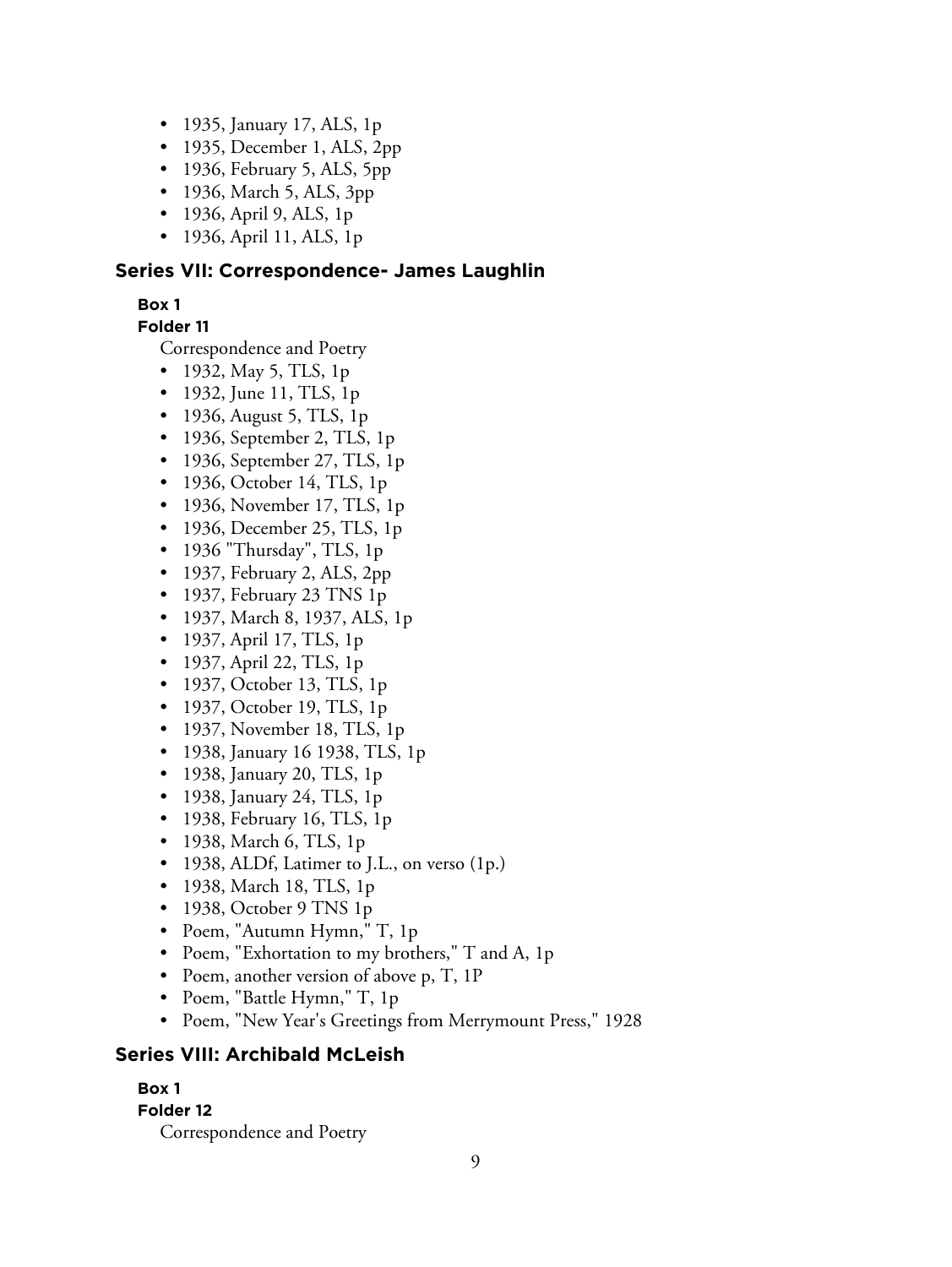- 1932, December 10, TLS, 1p
- 1935, March 2, TLS, 1p
- 1936, August 1, TLS, 1p
- 1936, December 10, TLS, 1p
- Poem, TLS, 1p
- Poem, ANS, 1p

#### **Series IX: Willard Maas**

#### **Box 1**

## **Folder 13**

Correspondence

- 1934, March 20, TLS, 2pp
- 1934, March 27, TLS, 1p
- 1934, April 26, TLS, 2pp
- 1934, April 30 TN 1p
- 1934, May 2, TLS, 2pp
- 1934, May 7, TLS, 1p
- 1934, May 9, TLS, 2pp
- 1934, May 27, TLS, 1p
- 1934, June ?, TLS, 1p
- 1934, to "J. or Huddleberg", Summer, TLS, 1p
- 1934, to M.L. Latimer's sister, October 1, TLS, 1p
- 1934, October 24 TN 2pp
- 1934, November, TLS, 2pp
- 1934, November, TLS, 1p
- 1934, December 3, TL, 1p
- 1934, December 4, TL, 2pp
- 1934, December 1934?, TLS, 1p
- 1934, December 15, TLS, 2pp
- 1934, December 26, TL, 2pp
- 1935, January 3, TL, 2pp
- 1935, January 4 , TL, 1p
- 1935, January 10 ANS, 1p
- 1935, January 21 misdated, TLS, 1p
- 1935, January 23 1934 ANS, 1p
- 1935, February 1, TLS, 1p
- 1935, February 5, TL, 1p
- 1935, March 1, TL, 1p
- 1935, March 5, TL, 1p
- 1935, March 8 ANS, 1<sub>p</sub>
- 1935, March 28 ANS, 1p
- 1935, April 9 ANS, 1p
- 1935, May 13, TLS, 5pp
- 1935, May 15 ANS, 1p
- 1935, June 24, TL, 2pp
- 1935, June 24, TLS, 2pp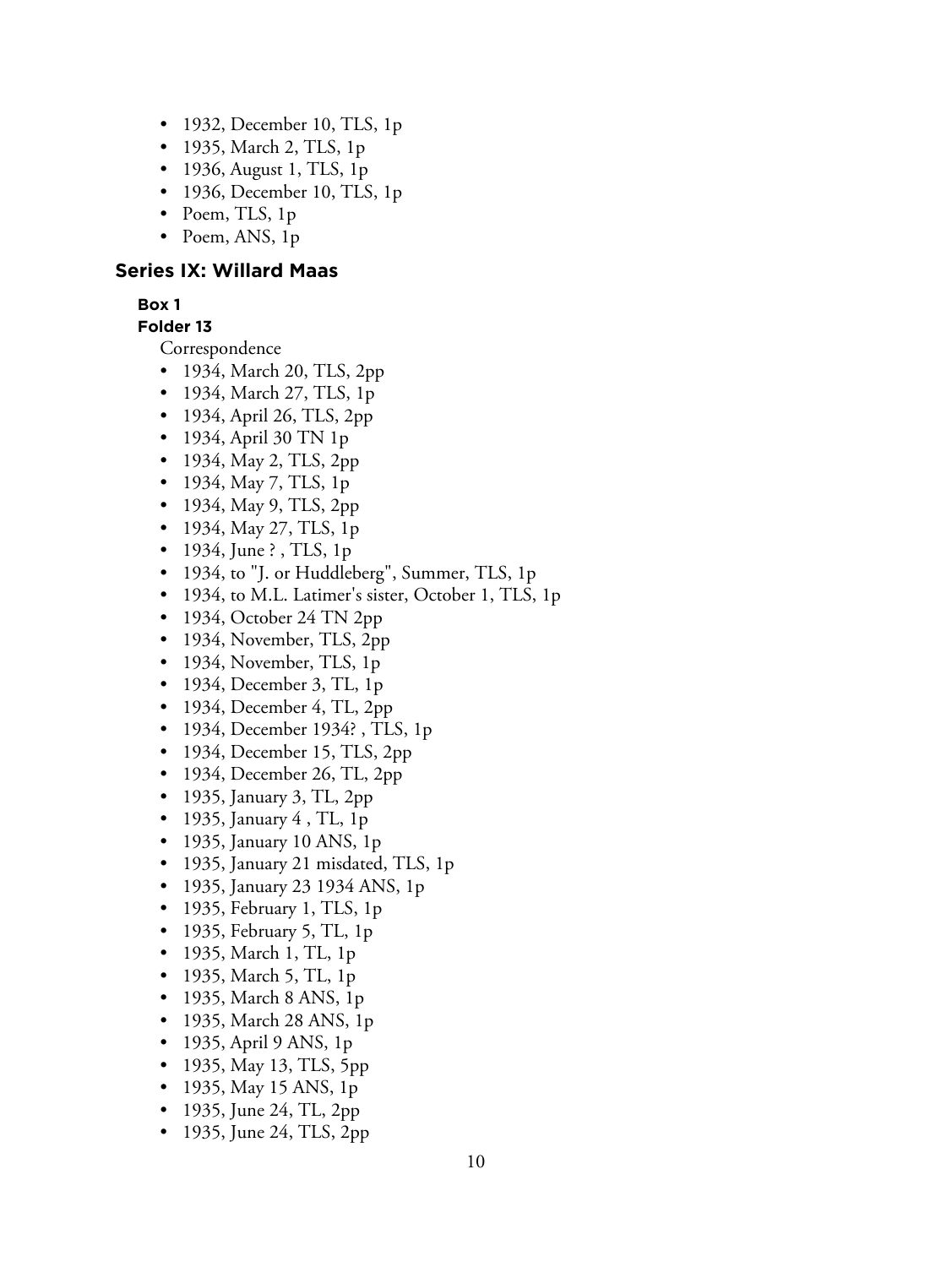- 1935, June 29, TLS, 2pp
- 1935, July 7, TL, 2pp
- 1935, July 7, TL, 1p
- 1935, July 12, TL, 2pp
- 1935, July 16, TL, 2pp
- 1935, November 25, TL, 2pp
- 1936, October 22, receipt for royalties, As, 1p
- 1937, October 23 receipt for royalties As 1p, Undated ANS, 1p

# **Series X: Marianne Moore**

#### **Box 1**

#### **Folder 14**

Correspondence

- 1932, October 13, TLS, 1p
- 1933, January 3, TLS, 1p
- 1933, September 26 ANS, 2pp
- 1935, February 7, TLS, 1p
- 1935, August 14, TLS, 1p
- 1935, October 3, TLS, 1p
- 1935, October 7, TLS, 1p
- 1935, November 5, TL, 1p
- 1935, part of page with signature is missing
- 1935, November 21, TLS, 1p
- 1935, December 16, TLS, 1p
- 1936, January 6, TLS, 1p
- 1936, June 17, TLS, 1p
- 1936, June 22, TLS, 1p
- 1936, October 29, TLS, 1p
- 1936, November 13, TLS, 1p

#### **Series II: Ezra Pound**

All letters have interpolations and/or corrections in Pound's hand.

# **Box 1**

#### **Folder 15**

Correspondence and Articles

- 1932?, March 19, TLS, 1p
- 1932, April 29, TLS, 1p
- 1932, November 20, TLS, 3pp
- 1932, November 21, TLS, 3pp
- 1932, December 5, TLS, 2pp
- 1933, April 3, TLS, 3pp
- 1933?, April, TLS, 1p, fragment
- 1933, April 28, TLS, 3pp
- 1936, March 26, TLS, 1p
- 1936, April 26, TLS, 2pp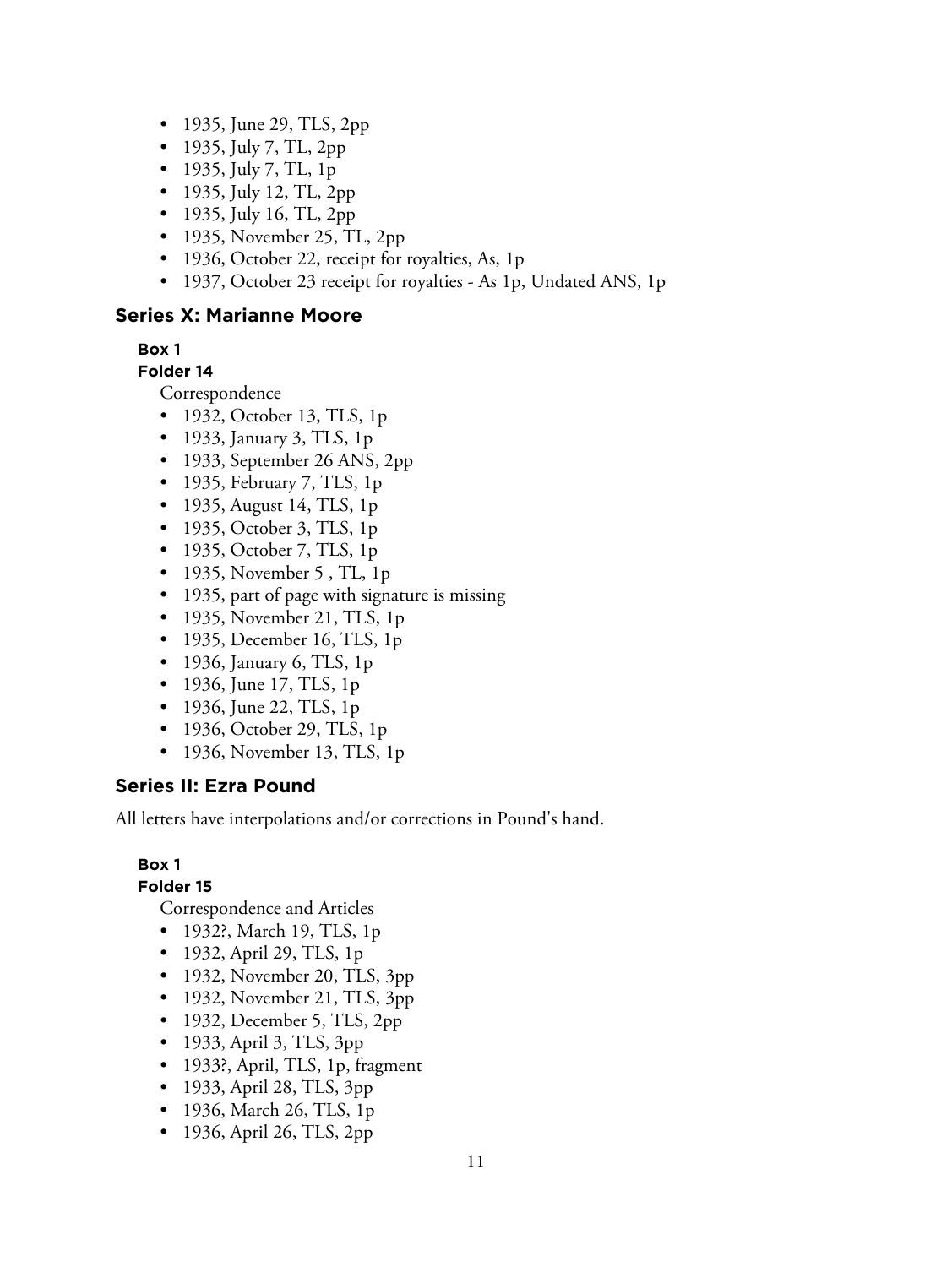- 1936, June 19, TLS, 2pp
- 1936, September 10, TLS, 1p
- 1936, November 2, TLS, 3pp
- 1937, January 25, TNS, 1p
- Article, Professoriality, TS, 2pp
- Article, Dunning; foreword by EP, TS, 6pp

#### **Series XII: Wallace Stevens**

#### **Box 1**

# **Folder 16**

- 1933, June 1, TLS, 1p, to Martin Jay
- 1934, October 8, TLS, 1p
- 1934, November 24, TLS, 1p
- 1934, November 28, TLS, 2pp
- 1934, December 10, TLS, 2pp
- 1934, December 22, TLS, 1p
- 1935, January 8, TLS, 2pp
- 1935, January 14, TLS, 1p, poem "The Widow" attached TS 1p
- 1935, March 4, TLS, 1p
- 1935, March 5, TLS, 1p
- 1935, March 12, TLS, 1<sub>p</sub>
- 1935, March 26, TLS, 1p
- 1935, March 30, TLS, 1p
- 1935, May 27, TLS, 1p
- 1935, June 24, TLS, 1p
- 1935, July 27, TLS, 1p
- 1935, July 31, TLS, 1p
- 1935, August 10, TLS, 2pp
- 1935, August 13, TLS, 1p, copies of two letters attached; July 2, TL, (copy) 1p, Giuliano Nardi to WS, August 11 , TL,(copy) 1p, Louis Untermeyer to WS
- 1935, August 15, TLS, 1p
- 1935, August 16, TLS, 2pp, lower part of p.1 is torn off. page 2 is a poem, "the Guide" of Alcestis."
- 1935, September 25, TLS, 1p
- 1935, October 9, TLS, 2pp
- 1935, October 11, TLS, 3pp
- 1935, October 22, TLS, 1p
- 1935, October 31, TLS, 3pp
- 1935, November 5, TLS
- 1935, November 7, TLS, 1p
- 1935, November 15, TLS, 2pp
- 1935, November 21, TLS, 2pp
- 1935, November 26, TLS, 3pp
- 1935, December 10, TLS, 2pp
- 1935, December 19, TLS, 2pp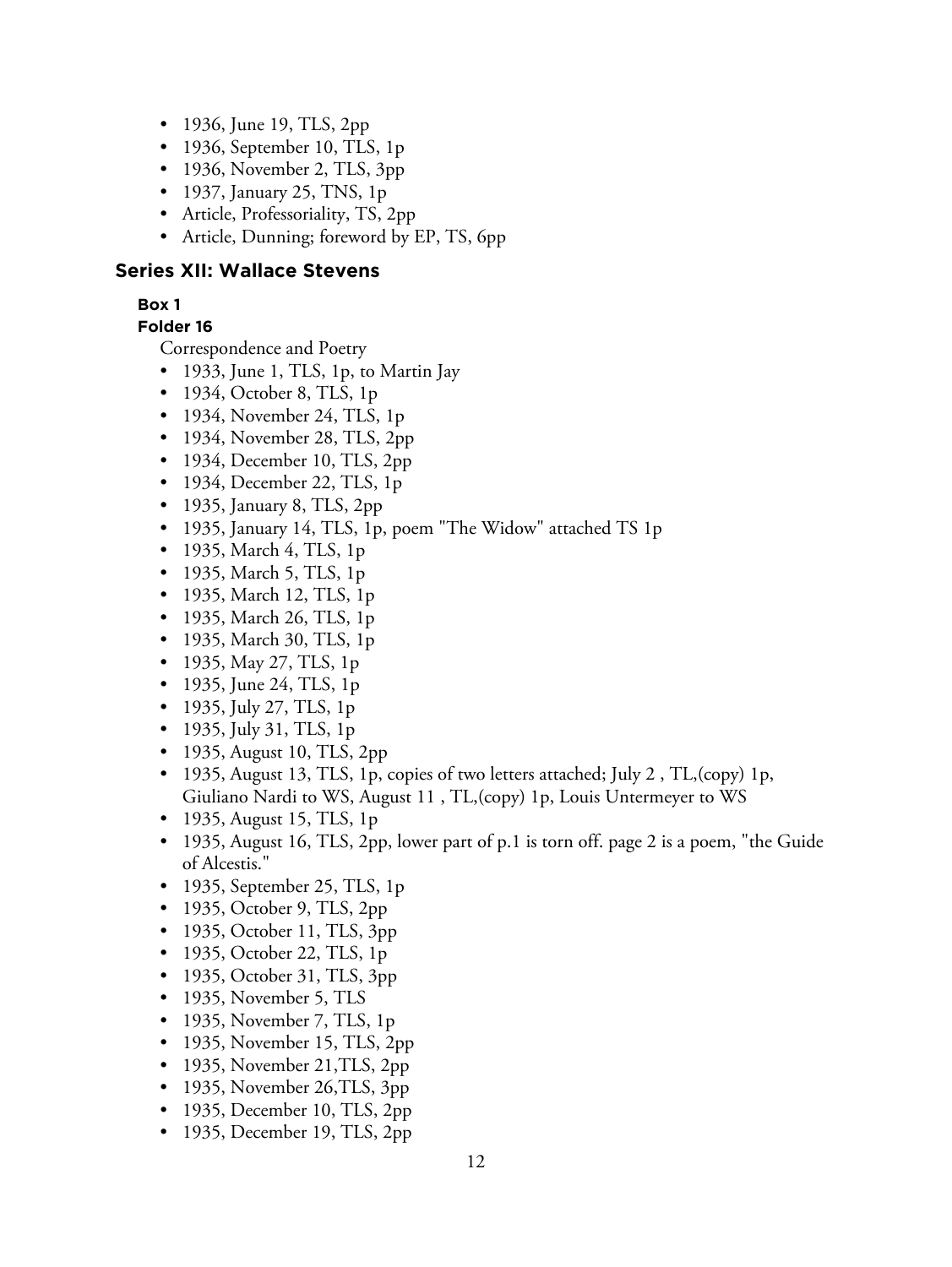• 1935, December 23, TLS, 1p, enclosed; copy of letter, Dec. 20, TL, (copy), 1p from Alfred A. Knopf to WS

#### **Box 1**

# **Folder 17**

Correspondence

- 1936, January 10, TLS, 2pp
- 1936, January 24, TLS, 1p
- 1936, February 6, TLS, 1p
- 1936, March 9, TLS, 1p
- 1936, March 14, TLS, 1p
- 1936, March 17, TLS, 1p
- 1936, March 18, TLS, 1p
- 1936, March 23, TLS, 1p
- 1936, April 1, TLS, 1<sub>p</sub>
- 1936, April 15, TLS, 1p
- 1936, April 17, TLS, 1p
- 1936, May 1, TLS, 1p
- 1936, May 16, TLS, 2pp
- 1936, May 22, TLS, 1p
- 1936, June 11, TLS, 2pp
- 1936, July 8, TLS, 1p
- 1936, August 10, TLS, 1p
- 1936, August 29, TLS, 2pp, letter attached: August 29, TLc, 1p WS to Vrcst Orton
- 1936, September 3, TLS, 1p
- 1936, September 8, TLS, 1p
- 1936, September 30, TLS, 1p
- 1936, October 7, TLS, 1p
- 1936, October 19, TLS, 1p
- 1936, October 26, TLS, 1p
- 1936, November 2, TLS, 1p
- 1936, November 5, TLS, 1p
- 1936, November 6, TLS, 1p, on verso, penciled draft of letter from Latimer to WS
- 1936, November 10, TLS, 1p
- 1936, December 7, TLS, 1p
- 1936, December 9, TLS, 1p
- 1936, December 11, TLS, 1p, letter attached, December 4, TLS, 1p, WR Benet to Alcestis Press
- 1936, December 30, TLS, 1p

# **Box 1**

## **Folder 18**

- 1937, March 17, TLS, 1p
- 1937, April 22, TLS, 2pp, letter attached, April 22, TLc, 1p., WS to Mr. Knopf
- 1937, April 27, TLS, 1p, copy of letter attached; April 26, TL, (copy), 1p., Alfred Knopf to WS
- 1937, May 6, TLS, 1p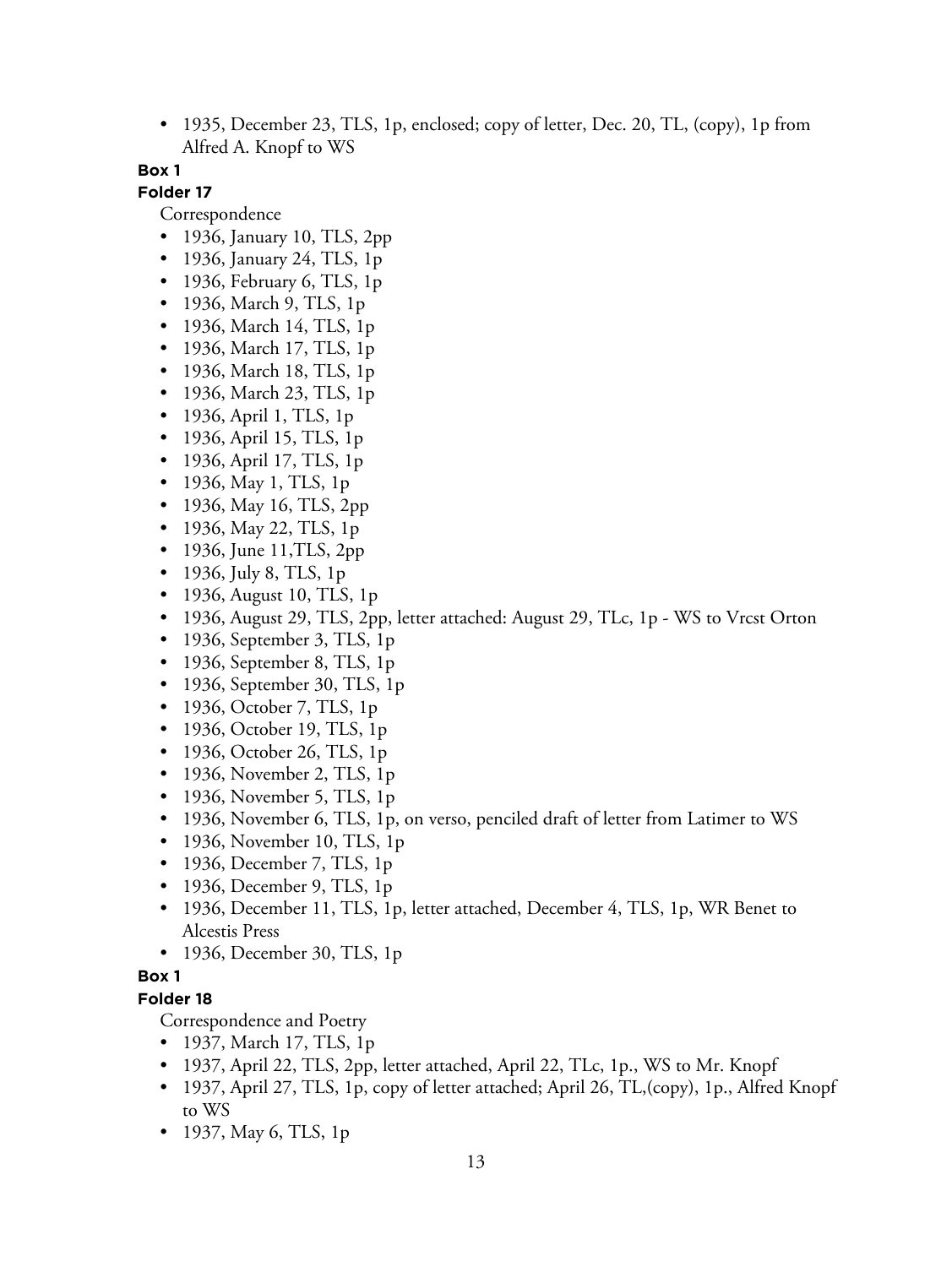- 1937, May 10, TLS, 1p, part of draft of letter, Latimer to WS, on reverse
- 1937, August 11, TLS, 1p
- 1937, September 16, TLS, 1p
- 1937, October 13, TLS, 1p
- 1937, October 20, TLS, 1p
- 1937, November 2, TLS, 1p
- 1937, December 23, TLS, 1p
- 1938, January 21, TLS, 1p
- 1938, January 26, TLS, 1p
- 1938, January 29, TLS, 1p
- 1938, February 1, TLS, 1p
- 1938, February 8, TLS, 1p
- 1938, February 26, TLS, 2pp
- 1938, March 12, TLS, 1p
- 1938, May 23, TLS, 1p
- 1938, June 28, TLS, 1p
- 1938, Corrected proof sheets of Owl's Clover, inscribed to Ronald Latimer by WS, dated October 26, 1936
- 1938, Peter Quince at the Clavier AS 2pp inscribed to Ronald Latimer
- 1938, To the One of Fictive Music AS 2pp inscribed to Ronald Latimer
- 1938, Christmas card, 1936 S 1p inscribed to Ronald Latimer

# **Series XIII: Allen Tate**

## **Box 1**

**Folder 19**

Correspondence

- 1934, June 2, TLS, 1p
- 1935, May 11, ALS, 1p
- 1935, September 22, TLS, 1p
- 1935, October 27, TLS, 1p
- 1935, November 19, TLS, 1p
- 1935, November 21, ALS, 1p
- 1935, December 4, TLS, 1p
- 1935, December 15, TLS, 1p
- 1935, December 17, TLS, 1p
- 1936, February 4, ALS, 1p
- 1936, February 12, ALS, 1p
- 1936, February 12, ALS, 1p
- 1936, March 10,ALS, 1p
- 1936, March 26, TLS, 1p
- 1936, April 6, TLS, 1p
- 1936, June 15, TLS, 1p, to HT Stuart
- 1936, June 20, TLS, 1p, to HT Stuart
- 1936, June 30, ALS, 1p, to HT Stuart
- 1936, July 7, TLS, 1p, to HT Stuart
- Undated, ALS, 1p, to HT Stuart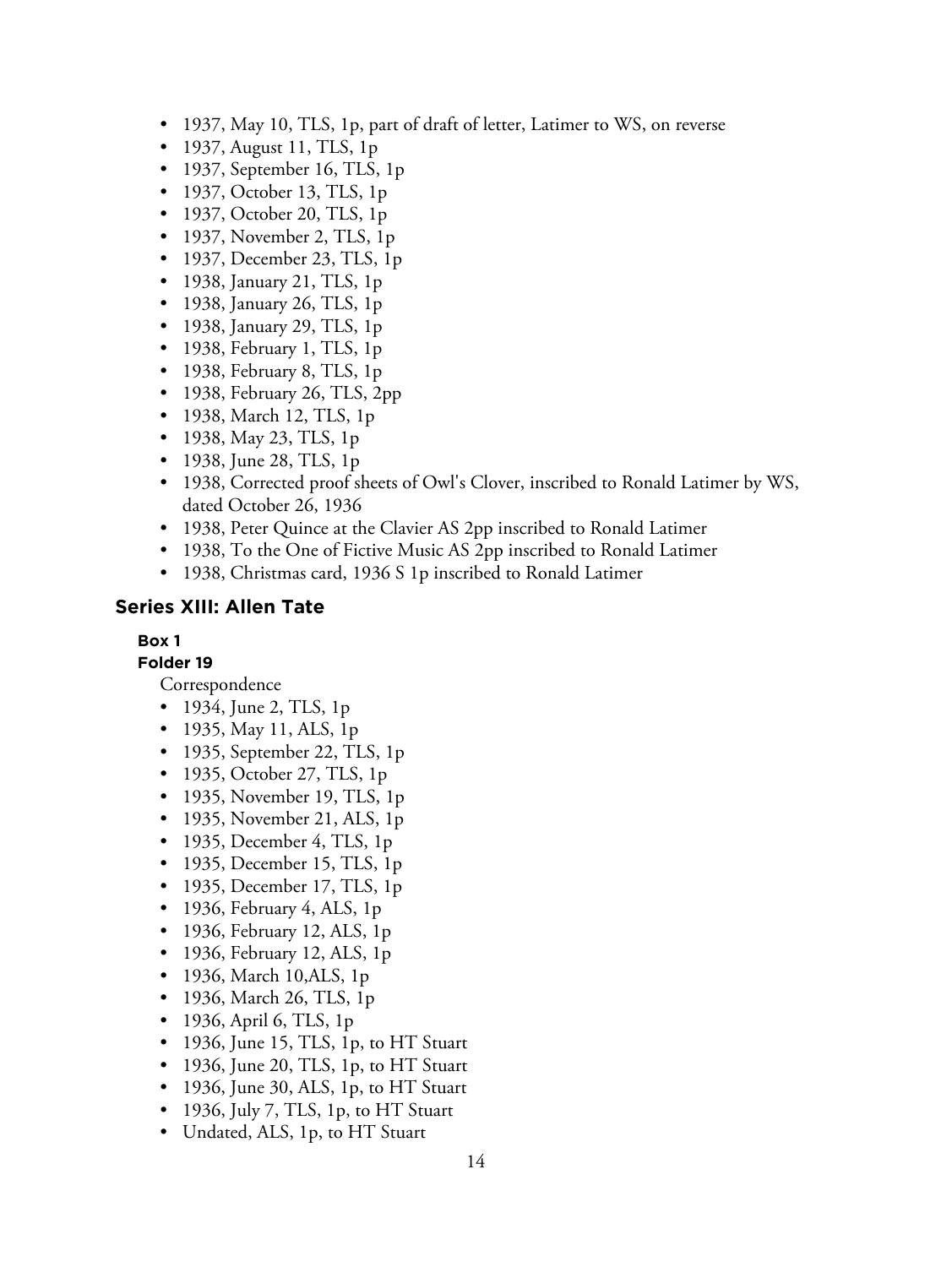#### **Series XIV: Robert Penn Warren**

**Box 1**

**Folder 20**

Correspondence

- 1935, May 2, TLS, 1p
- 1935, May 10, TLS, 2pp
- 1935, June 14, TLS, 1p
- 1935, Summer, TLS, 1p
- 1935, November 11, TLS, 1p
- 1935, December 13, TLS, 1p
- 1936, January 6, TLS, 1p
- 1936, July 6, TLS, 1p
- 1937, April 8, TLS, 1p, to HT Stuart
- 1937, April 15, TLS, 1p
- 1937, Summer, TLS, 1p, to HT Stuart
- 1937, December 11, TLS, 1p, to HT Stuart

#### **Series XV: William Carlos Williams**

#### **Box 1**

#### **Folder 21**

- 1932, June 11, TLS, 1p
- 1932, September 4, ALS, 2pp
- 1932, November 30, TLS, 1p
- 1933, March 22, TLS, 1p
- 1934, October 7, TLS, 1p
- 1934, November 7, TLS, 1p
- 1934, November 8, TLS, 1p
- 1934, November 26, TLS, 1p
- 1934, December 12, TLS, 1p
- 1934, December 20, TLS, 1p
- 1934, December 30, TLS, 1p
- 1935, January 8, TLS, 1p
- 1935, February 25, TLS, 1p
- 1935, March 14, TLS, 1p
- 1935, March 19, TLS, 1p
- 1935, April 6, TLS, 1p
- 1935, April 8, ALS, 1p
- 1935, April 16, TLS, 1p
- 1935, April 23, TLS, 1p
- 1935, July 20, TLS, 1p
- 1935, August 19, TLS, 1p
- 1935, September 3,ALS, 1p
- 1935, September 9, TLS, 1p
- 1935, October 8, TLS, 1p